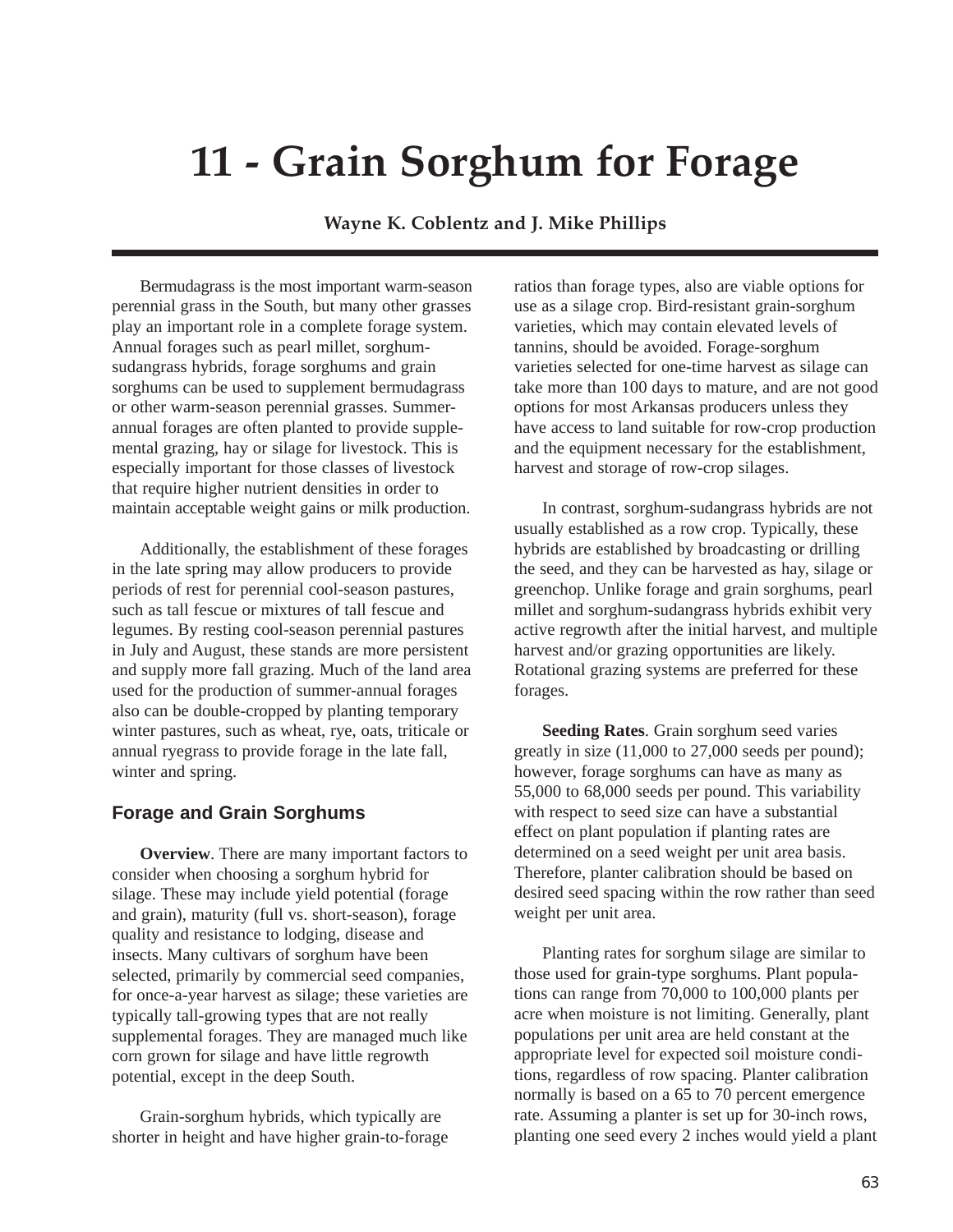population of 70,000 plants per acre. Forage and grain sorghums developed for one-time harvest as silage typically require herbicide strategies to control weeds. Consult the appropriate Extension personnel in your area to develop the most appropriate strategy for your specific situation.

**Seeding Date**. Planting date is critical for several reasons. Planting sorghum too early, when soil temperatures are too low, subjects the seed to longer attack by soil microorganisms, and can result in delayed emergence, slower initial growth and thin stands. As soil conservation recommendations encourage producers to reduce tillage and retain more crop residue in the seedbed, soil temperatures often remain cooler and the soil may remain wetter than in conventionally-tilled soils; therefore, no-till and reduced-till establishment is best suited to fairly well-drained sites.

Late plantings are more susceptible to reduced dry matter production due to slow grain fill and fall freezes that can occur before the desired maturity level for ensiling is reached. Premature frost also increases the risk of prussic acid poisoning in ruminant livestock if frost-damaged sorghum forage is immediately grazed, used as greenchop or ensiled without field wilting or field drying. Forage or grain-sorghum hybrids can exhibit a wide range in the time necessary to reach harvest maturity as silage. For instance, some hybrids reach half-bloom in as little as 50 days, while others need more than 100 days to reach the same growth stage. Proper varietal selection is an important consideration that can help to limit the risk of frost damage.

**Planting Depth**. Planting depth for foragesorghum hybrids normally ranges from 2/3 inch to 2 inches, depending on soil texture and available moisture. Seeds should be planted deep in light, sandy soils that have limited moisture available near the soil surface. Good soil contact with the seed will aid germination. Quick germination and emergence will occur when the soil temperature reaches about 68°F. Sorghum seed is relatively small and this results in a slower initial growth habit, particularly before the growing point reaches ground level at about 30 to 35 days postemergence.

**Row Spacing**. Row spacing for forage sorghums is usually dictated by the type of harvesting equipment available to the producer; therefore, management decisions are based primarily on logistical, rather than agronomic, considerations. Rows are commonly spaced about 30 inches apart to allow producers to take advantage of direct-cut harvester heads that are designed primarily for corn silage; however, this spacing may need to be adjusted if older harvesting equipment (designed for 36-inch or wider rows) is used.

Recent developments in direct-cut technology that permit row-planted silage crops to be direct cut across or independent of the established rows will allow more flexibility during harvest. Although forage- and grain-type sorghum hybrids also can be successfully established with a drill, subsequent direct-cut harvest options (for silage) are limited. Establishment with a drill is a better option for sudangrasses, sorghum-sudangrass hybrids or pearlmillet, which are not selected for a one-time harvest as silage.

**Fertilizer Needs**. Fertilizer and lime needs are best determined by soil test supported by both past experience and field history information. Forage sorghums generally perform best when the soil pH ranges from 6 to 7. Harvesting grain sorghum as a silage crop will remove more nutrients from the field than harvesting only the grain; in particular, large quantities of nitrogen, phosphorus, and potassium are consumed (Table 11-1). Generally, nitrogen is the nutrient most likely to be lacking for

| rable TI-T. Approximate Amount of Nutrients in<br>a 100 Bushel/Acre Grain Sorghum Crop <sup>1</sup> |                    |               |  |  |  |
|-----------------------------------------------------------------------------------------------------|--------------------|---------------|--|--|--|
|                                                                                                     | <b>Quantity in</b> |               |  |  |  |
| Element                                                                                             | Grain              | <b>Stover</b> |  |  |  |
|                                                                                                     | lbs                |               |  |  |  |
| Nitrogen (N)                                                                                        | 84                 | 95            |  |  |  |
| Phosphorus (P2O5)                                                                                   | 42                 | 20            |  |  |  |
| Potassium (K2O)                                                                                     | 22                 | 107           |  |  |  |
| Sulfur (S)                                                                                          | 8                  | 13            |  |  |  |
| Magnesium (Mg)                                                                                      | 7                  | 10            |  |  |  |
| Calcium (Ca)                                                                                        | 1.4                | 19            |  |  |  |
| Copper (Cu)                                                                                         | 0.01               | 0.02          |  |  |  |
| Manganese (Mn)                                                                                      | 0.06               | 0.11          |  |  |  |
| Zinc (Zn)                                                                                           | 0.07               | 0.14          |  |  |  |
| <sup>1</sup> Source: Adapted from National Plant Food<br>Institute and Vanderlip, et al. (1992).    |                    |               |  |  |  |

| Table 11-1. Approximate Amount of Nutrients in<br>a 100 Bushel/Acre Grain Sorghum Crop <sup>1</sup> |                    |               |  |  |  |
|-----------------------------------------------------------------------------------------------------|--------------------|---------------|--|--|--|
|                                                                                                     | <b>Quantity in</b> |               |  |  |  |
| Element                                                                                             | Grain              | <b>Stover</b> |  |  |  |
|                                                                                                     | lbs                |               |  |  |  |
| Nitrogen (N)                                                                                        | 84                 | 95            |  |  |  |
| Phosphorus (P2O5)                                                                                   | 42                 | 20            |  |  |  |
|                                                                                                     |                    |               |  |  |  |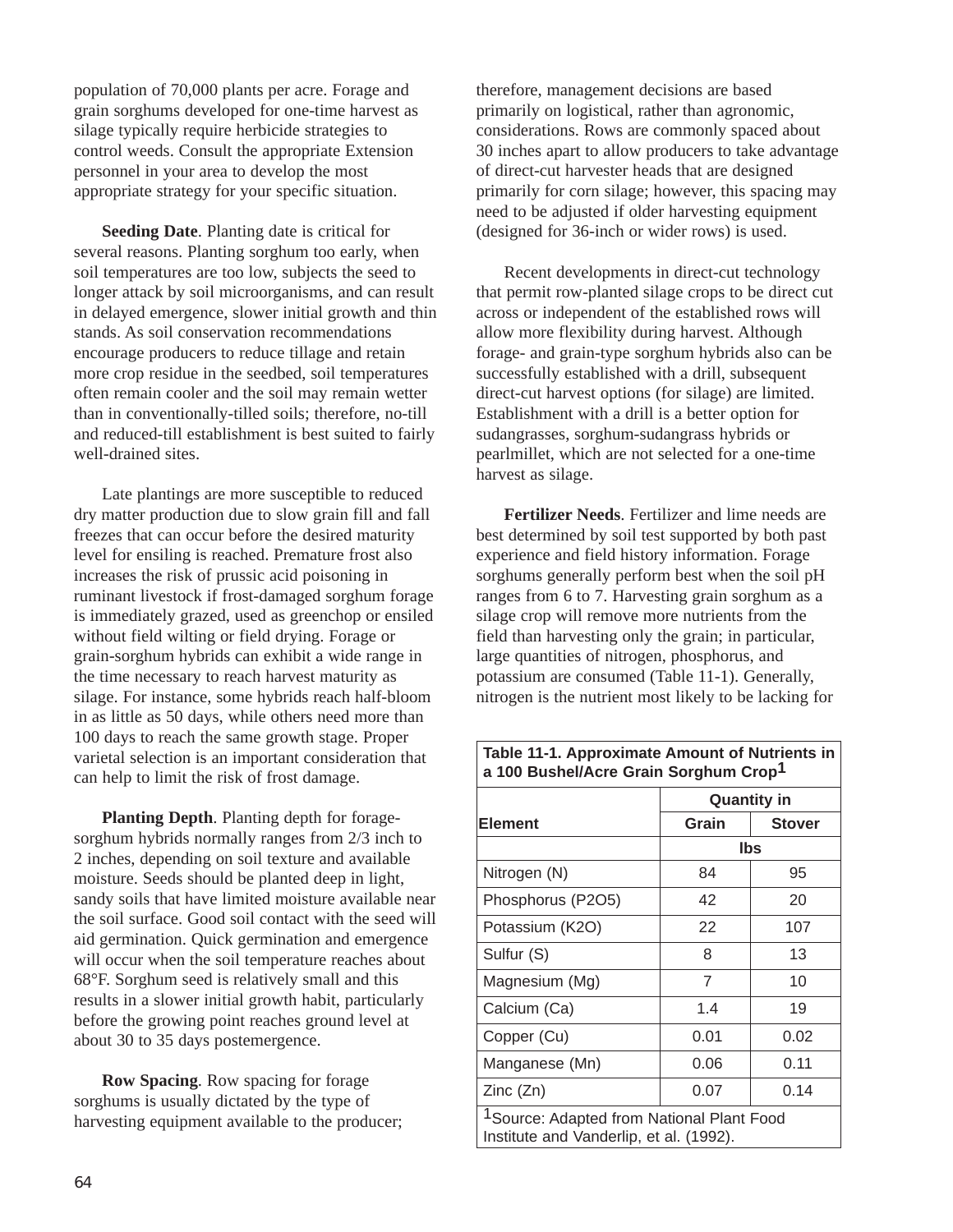optimum production. Typical fertilizer recommendations for nitrogen can range up to 180 pounds per acre in situations where no water stress is expected. **The large yields of dry matter that can occur when any summer-annual forage is harvested strictly as hay or silage can quickly lead to depleted levels of soil nutrients. Soil testing and the subsequent fertilizer recommendations provided by the Cooperative Extension Service are an important component of the management needed to utilize these crops effectively.** 

**Harvest Considerations**. Typically, forage sorghums are harvested for silage when the grain is in the mid- to late-dough stages. The moisture content of these forages at mid- to late-dough stage can vary substantially. Ideally, the moisture content at harvest should be less than 70 percent to ensure proper fermentation and prevent excessive effluent

losses. Frequently, forage sorghums are not that dry at harvest; these silages can be prone to heavy effluent losses, especially in upright silo types. Under these circumstances, dry matter losses also may be high, and dry matter intakes may be depressed.

Grain-sorghum varieties can be expected to have lower moisture concentrations at ensiling than forage-type sorghums (Table 11-2), which may decrease the risks of undesirable fermentations and production of excessive effluent. Overly mature, whole-sorghum grains can be digested poorly by ruminants and this problem is not adequately resolved by the ensiling process. Excessively dry silages (<60 percent moisture) may be more difficult to chop and pack properly, and drier silages frequently have a shorter bunk life at feedout.

|                                                  | Table 11-2. Agronomic Characteristics of Forage and Grain Sorghums From Studies in Kansas from |
|--------------------------------------------------|------------------------------------------------------------------------------------------------|
| 1984 to 1995. Adapted from Bolsen et al. (2003). |                                                                                                |

| Trial                                                                                                   | Year(s) | <b>Number</b><br>of<br>cultivars | <b>Type</b>         | <b>Statistic</b> | Days to<br>half-<br>bloom | <b>Height</b> | Whole-plant<br>yield | Whole-plant<br>moisture<br>content | Grain<br>yield |
|---------------------------------------------------------------------------------------------------------|---------|----------------------------------|---------------------|------------------|---------------------------|---------------|----------------------|------------------------------------|----------------|
|                                                                                                         |         |                                  |                     |                  | days                      | feet          | tons DM/acre         | $\frac{0}{0}$                      | bushels/A      |
| $\mathbf{1}$                                                                                            | 1984    | $6\phantom{1}$                   | Forage <sup>1</sup> | Range            | - - -                     | .             | $5.9 - 6.6$          | $68.3 - 75.3$                      | $11 - 83$      |
|                                                                                                         |         |                                  |                     | Average          | $- - -$                   |               | 6.2                  | 72.4                               | 51             |
|                                                                                                         |         | 6                                | Grain <sup>1</sup>  | Range            | - - -                     |               | $5.4 - 6.2$          | $54.8 - 60.8$                      | $86 - 107$     |
|                                                                                                         |         |                                  |                     | Average          | - - -                     |               | 5.8                  | 57.6                               | 99             |
| $\overline{2}$                                                                                          | 1986    | $\overline{7}$                   | Forage              | Range            | $57 - 87$                 | $8.7 - 10.9$  | $5.5 - 8.2$          | $65.6 - 74.7$                      | $51 - 105$     |
|                                                                                                         |         |                                  |                     | Average          | 67                        | 9.2           | 6.8                  | 70.9                               | 80             |
|                                                                                                         |         | 5                                | Grain               | Range            | $51 - 55$                 | $4.2 - 5.2$   | $5.2 - 5.7$          | $64.9 - 66.4$                      | 99 - 113       |
|                                                                                                         |         |                                  |                     | Average          | 52                        | 4.7           | 5.5                  | 66.0                               | 107            |
| 3                                                                                                       | 1986-88 | 35                               | Forage              | Range            | $56 - 105$                | $5.9 - 12.3$  | $4.5 - 9.0$          | $62.4 - 76.4$                      |                |
|                                                                                                         |         |                                  |                     | Average          | 74                        | 8.3           | 6.6                  | 70.7                               |                |
| 4                                                                                                       | 1986-87 | 60                               | Forage              | Range            | $55 - 106$                | $6.3 - 13.5$  | $5.1 - 10.1$         | $64.9 - 76.3$                      | $32 - 113$     |
|                                                                                                         |         |                                  |                     | Average          | 72                        | 8.7           | 7.3                  | 71.6                               | 73             |
| 5                                                                                                       | 1990    | 20                               | Forage <sup>2</sup> | Range            | $64 - 83$                 | $6.2 - 14.3$  | $5.7 - 8.4$          | $57.0 - 75.5$                      | 48 - 124       |
|                                                                                                         |         |                                  |                     | Average          | 74                        | 9.3           | 7.2                  | 69.2                               | 89             |
| 6                                                                                                       | 1995    | 37                               | Forage <sup>3</sup> | Range            | - - -                     | $4.8 - 9.3$   | $3.0 - 5.6$          | $60.1 - 77.1$                      | $18 - 59$      |
|                                                                                                         |         |                                  |                     | Average          | $ -$                      | 6.5           | 4.6                  | 72.3                               | 45             |
|                                                                                                         |         | 3                                | Grain               | Range            | $52 - 57$                 | $3.3 - 3.8$   | $3.1 - 3.8$          | $59.8 - 66.0$                      | $43 - 57$      |
|                                                                                                         |         |                                  |                     | Average          | 55                        | 3.6           | 3.5                  | 62.5                               | 53             |
| 1 Entries were harvested at several stages of maturity but only data from late-dough stage are reported |         |                                  |                     |                  |                           |               |                      |                                    |                |

ntries were harvested at several stages of maturity, but only data from late-dough stage are: 2One male sterile variety was omitted from calculations of days to half bloom and grain yield. 3Twenty cultivars produced no grain because of an early frost. They were omitted from grain yield data.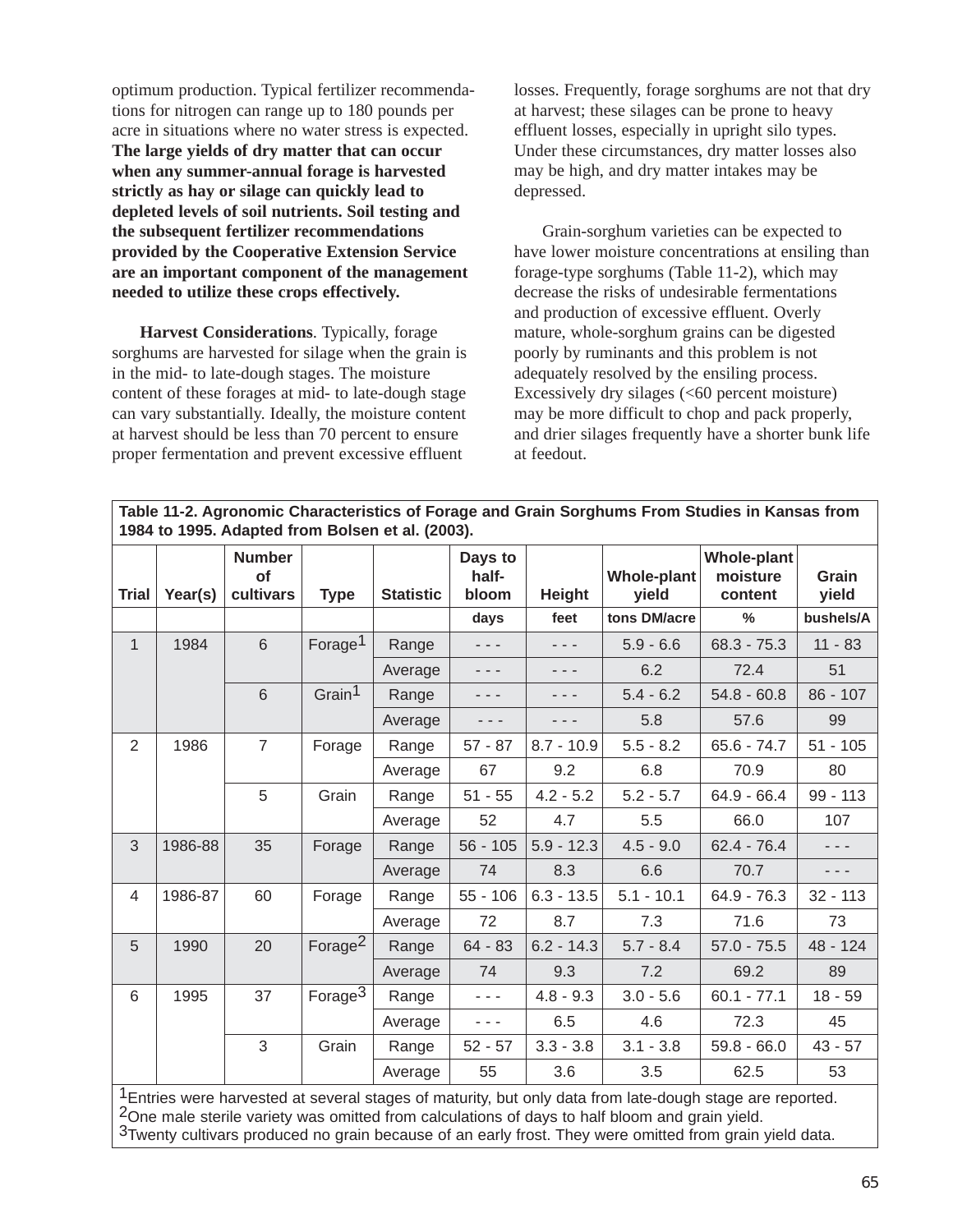# **Agronomic Characteristics**

It is important to remember that forage-sorghum varieties vary widely with respect to agronomic characteristics. In a summary of tests conducted in Kansas (Table 11-2), forage sorghums ranged from 5.9 to 14.3 feet tall, and whole-plant yields ranged between 3.1 and 10.1 tons of dry matter per acre. Tall-growing forage sorghums are prone to lodging, which can make harvest as silage nearly impossible with conventional row-type harvesters. Generally, the chances of lodging are decreased in shorter plants and/or in plants with larger stalk diameters. Some producers routinely use higher planting rates to limit stalk diameter and improve forage quality, but this practice can increase the risk of lodging.

Grain-type sorghums are typically shorter than forage types  $(< 5$  feet) and the chances of lodging are greatly reduced. Whole-plant yields for graintype sorghums are up to 35 percent less than those observed for forage types grown in common environments. Producers should be cautious about relying extensively on grain sorghums for silage production because dry matter yields can be greatly reduced in dry years. Grain yields for forage sorghums are often competitive with those of shorter grain types; however, the proportion of grain in the total silage mass is frequently less.

# **Forage Nutritive Value**

Generally, the nutritive value of forage sorghums is far more variable across hybrids than that observed for grain sorghums. Forage-sorghum hybrids that require longer to develop, grow to tall plant heights and exhibit low grain-yield potential have poorer nutritive value than other types. The crude protein content of grain and forage sorghums can range from about 6 to 11 percent; however, grain-type hybrids typically have crude protein concentrations that are 1.0 to 3.0 percentage units higher than observed for forage types.

Neutral detergent fiber (NDF) and acid detergent fiber (ADF) fractions are generally lower in grain-type sorghums because the stover is diluted by the higher grain-to-stover ratios common to grain-type varieties. In addition, grain-type sorghums are frequently more digestible because the proportion of grain in these plants is larger than in forage types. Between the milk and hard grain

stages of growth, grain yield usually increases. This may cause concentrations of NDF and ADF to remain stable or decrease with maturity, which is unusual compared to most other forages. While these trends can be observed in both grain and forage types, responses tend to be more pronounced for forage sorghums. Quality characteristics of forage and grain sorghums from tests conducted in Kansas are summarized in Table 11-3.

## **Feeding Comparisons**

Comparisons of performance by growing cattle consuming corn, grain sorghum and forage sorghum silage diets are shown in Tables 11-4 and 11-5. Generally, average daily gains were higher and feed-to-gain ratios were lower for cattle consuming corn silage compared to either grain or foragesorghum silage diets. When forage-sorghum hybrids had relatively low concentrations of ADF (Table 11-4), performance of cattle consuming grain-sorghum and forage-sorghum silages differed only minimally. However, when forage-sorghum hybrids were higher ADF types (Table 11-5), cattle consuming grain-sorghum silage gained 0.65 pounds per day more than cattle consuming forage-sorghum silages. The feed-to-gain ratio for cattle consuming these high-ADF forage-sorghum silages was 8.2, which compared poorly with the 7.0 and 6.0 observed for grain-sorghum and corn silages, respectively.

## **Prussic Acid and Nitrates**

Prussic acid and nitrate poisoning may be a problem with most summer-annual forages. The prussic acid potential is high in the early stages of growth and decreases steadily in the fall until frost. It remains dangerous to livestock after frost until these plants are completely dry. This may take from one to seven days. Prussic acid concentrations are high in the leaves. Therefore, short, leafy plants have a higher prussic acid potential than tall, coarse ones. For this reason, the risk of prussic acid poisoning is greater in immature plants or in vegetative regrowth. Prussic acid can be reduced by up to 70 percent by field-wilting prior to conservation as hay or silage.

Nitrogen fertilization increases the total nitrogen, prussic acid and nitrate content of summer-annual forages. Nitrogen fertilizer should be applied with caution on any site that is drought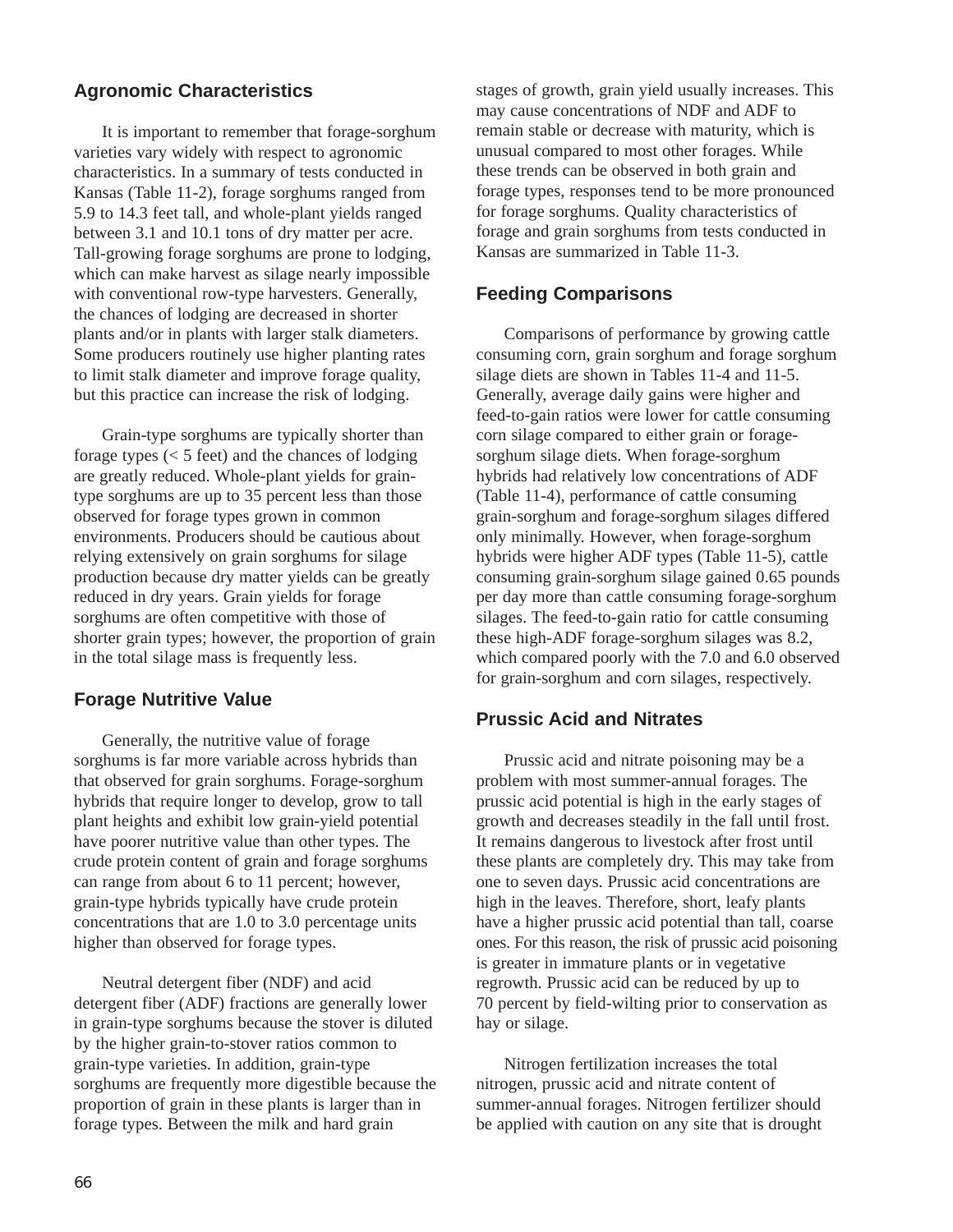**Table 11-3. Nutritive Value of Forage and Grain Sorghums From Six Comparative Studies in Kansas from 1984 to 1995. Adapted from Bolsen et al. (2003).** 

|                    |         | Number of        |                     |                      | <b>Crude</b>   |               |               |                      |
|--------------------|---------|------------------|---------------------|----------------------|----------------|---------------|---------------|----------------------|
| Trial <sup>1</sup> | Year(s) | <b>Cultivars</b> | <b>Type</b>         | <b>Statistic</b>     | <b>Protein</b> | <b>NDF</b>    | <b>ADF</b>    | <b>Digestibility</b> |
|                    |         |                  |                     |                      | $\frac{0}{0}$  |               |               |                      |
| $\mathbf{1}$       | 1984    | $6\phantom{1}$   | Forage <sup>2</sup> | Range                | $5.7 - 8.7$    |               |               |                      |
|                    |         |                  |                     | Average              | 7.6            |               |               |                      |
|                    |         | $6\phantom{1}$   | Grain <sup>2</sup>  | Range                | $8.8 - 10.5$   |               |               |                      |
|                    |         |                  |                     | Average              | 10.1           |               |               |                      |
| 2                  | 1986    | $\overline{7}$   | Forage              | Range                | $6.6 - 7.8$    | $47.3 - 60.0$ | $29.6 - 38.5$ | $52.3 - 58.7^3$      |
|                    |         |                  |                     | Average              | 7.3            | 55.1          | 33.1          | $56.5^{3}$           |
|                    |         | 5                | Grain               | Range                | $9.0 - 9.8$    | $41.9 - 48.0$ | $22.6 - 27.5$ | $60.7 - 63.8^3$      |
|                    |         |                  |                     | Average              | 9.4            | 43.4          | 24.5          | $61.8^{3}$           |
| $\overline{4}$     | 1986-87 | 60               | Forage              | Range <sup>4</sup>   | $4.7 - 8.2$    | $46.2 - 69.9$ | $25.7 - 44.9$ | $47.6 - 64.7$        |
|                    |         |                  |                     | Average <sup>4</sup> | 6.7            | 54.6          | 33.3          | 56.3                 |
| $6\phantom{1}6$    | 1995    | 37               | Forage <sup>5</sup> | Range                | $7.2 - 10.1$   | $45.1 - 58.0$ | $28.2 - 36.5$ | $  -$                |
|                    |         |                  |                     | Average              | 8.4            | 51.9          | 31.9          | - - -                |
|                    |         | 3                | Grain               | Range                | $10.1 - 10.8$  | $42.5 - 49.4$ | $26.0 - 29.3$ |                      |
|                    |         |                  |                     | Average              | 10.4           | 46.8          | 27.9          |                      |

 $1$ Trial numbers correspond to those in Table 11-2.<br><sup>2</sup>Entries were harvested at several stages of maturity, but only data from late-dough stage are reported. 3Determined as silage in sheep.

4Averaged over years. Analysis performed on fermented silage.<br>5Twenty cultivars produced no grain because of an early frost.

**Table 11-4. Feeding Comparisons of Growing Cattle Consuming Corn, Grain Sorghum or Forage-Sorghum Silages. Forage Sorghum Performance Is Averaged Over Three Low-ADF Hybrids. Adapted from Bolsen et al. (2003).** 

|                                | <b>Silage Type</b> |                  |                   |  |  |  |
|--------------------------------|--------------------|------------------|-------------------|--|--|--|
| <b>Item</b>                    | Corn               | Grain<br>Sorghum | Forage<br>Sorghum |  |  |  |
| Initial weight,<br>lbs         | 640                | 644              | 634               |  |  |  |
| DM intake,<br>lbs/day          | 19.0               | 19.9             | 18.9              |  |  |  |
| Average daily<br>gain, lbs/day | 2.67               | 2.43             | 2.32              |  |  |  |
| Feed:gain,<br>DM basis         | 7.1                | 8.2              | 8.2               |  |  |  |
| Silage<br>moisture, %          | 66.7               | 62.3             | 63.1              |  |  |  |
| Silage ADF, %                  | 23.4               | 25.1             | 28.9              |  |  |  |

**Table 11-5. Feeding Comparisons of Growing Cattle Consuming Corn, Grain Sorghum or Forage-Sorghum Silages. Forage Sorghum Performance Is Averaged Over Four High-ADF Hybrids. Adapted from Bolsen et al. (2003).** 

|                                | <b>Silage Type</b> |                  |                   |  |  |
|--------------------------------|--------------------|------------------|-------------------|--|--|
| <b>Item</b>                    | Corn               | Grain<br>Sorghum | Forage<br>Sorghum |  |  |
| Initial weight,<br>lbs         | 569                | 569              | 568               |  |  |
| DM intake,<br>lbs/day          | 17.2               | 18.3             | 15.9              |  |  |
| Average daily<br>gain, lbs/day | 2.87               | 2.60             | 1.95              |  |  |
| Feed:gain,<br>DM basis         | 6.0                | 7.0              | 8.2               |  |  |
| Silage<br>moisture, %          | 70.0               | 63.8             | 67.9              |  |  |
| Silage ADF, %                  | 24.2               | 27.8             | 35.3              |  |  |